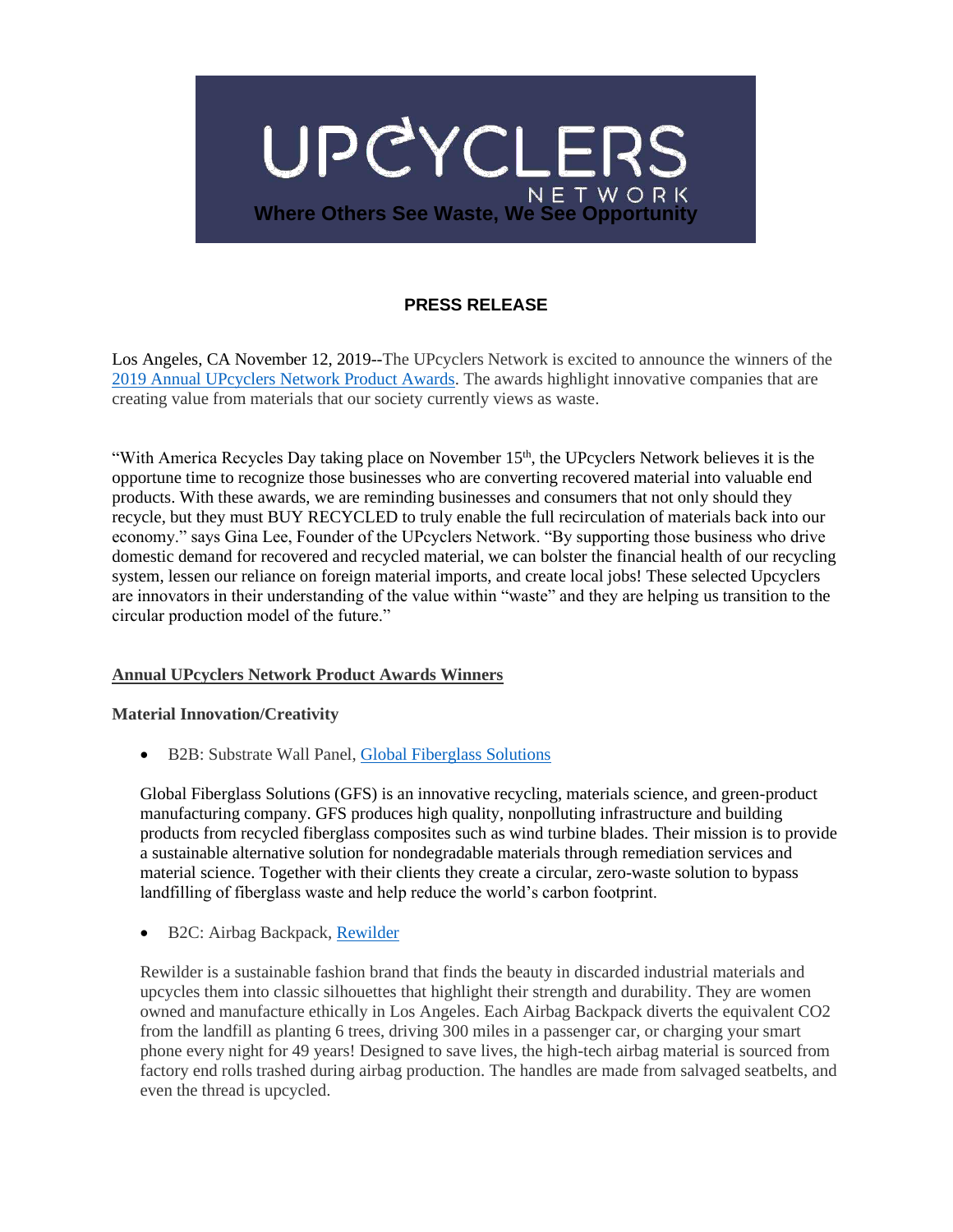### **Closed Loop Solutions**

# • B2B: [Armstrong Ceiling Tile](https://www.armstrongceilings.com/commercial/en-us/performance/sustainable-building-design/ceiling-recycling-program.html)

The Armstrong Ceiling Recycling Program is the first and longest running ceiling recycling program in the industry. Since its inception in 1999, we have recycled over 200 million square feet of used ceiling panels, saving more than one million tons of virgin raw materials and preventing more than 100,000 tons of construction waste from being deposited in landfills. The recovered ceiling panels are returned to the closest Armstrong Ceilings plant and upcycled into new ceilings.

• B2C: [Public Thread](https://www.publicthread.co/) (with Steelcase)

Public Thread is about using what already exists around us. A textile upcycling social enterprise in Grand Rapids, MI, Public Thread transforms pre-consumer scrap and salvaged textiles including upholstery and apparel fabrics, 3D knit, wools, nylon, vinyl, leather scraps, billboards signs, banners and grain bags into batch/wholesale and direct to consumer retail products that support living wage jobs. One of their key partner supplier relationships is with Steelcase – the leading manufacturer of furniture for offices, hospitals, and classrooms. In just this year, the partnership has diverted more than 3 tons of textile waste with over 26% of the recovered material directly upcycled into new products.

### **Scale**

• B2B: Aluminum Can, [Can Manufacturers Institute](http://www.cancentral.com/)

The aluminum beverage can is the most recycled drinks package in the world, and it has the highest recycling rate in the United States of all the beverage containers at 49%. On average, the aluminum cans you see today are made from over 70% recycled content! When a can is made from recycled material, it means 95 percent less energy used and 95 percent less emissions generated than a can made from virgin material.

• B2C: Local Layer, [Recover](https://recoverbrands.com/collections/outerwear/products/local-layer?variant=30247096123415)

The Recover Local Layer is designed, sourced, and sewn in North Carolina. Made entirely within a 150-mile radius of the Recover headquarters - from the recycling center right down to the finished product - the Local Layer is also made with 100% recycled materials - just 22 bottles to make 1 garment. As a mission driven company that is committed to making the most environmentally friendly and socially responsible products possible, the Local Layer embodies the Recover philosophy to the core. From supporting jobs in its local community, to sourcing sustainable materials, to a low carbon footprint - the new Recover Local Layer is the perfect technical layer for everything.

## **Honorable Mention**

• Sana Ocean Tube, [Sana Packaging](https://www.sanapackaging.com/products)

Sana Packaging designs and develops cannabis packaging for a circular economy using 100% reclaimed ocean plastic and other sustainable materials. Sana Packaging has partnered with Oceanworks, a global marketplace for recycled ocean plastics, to create their 100% reclaimed ocean plastic products. Sana Packaging currently has two 100% reclaimed ocean plastic products, the Sana Ocean Tube 110 and the Sana Ocean Tube 78. As of October 2019, Sana Packaging has already removed more than 16 tons (32,000 pounds) of plastic waste from our oceans.